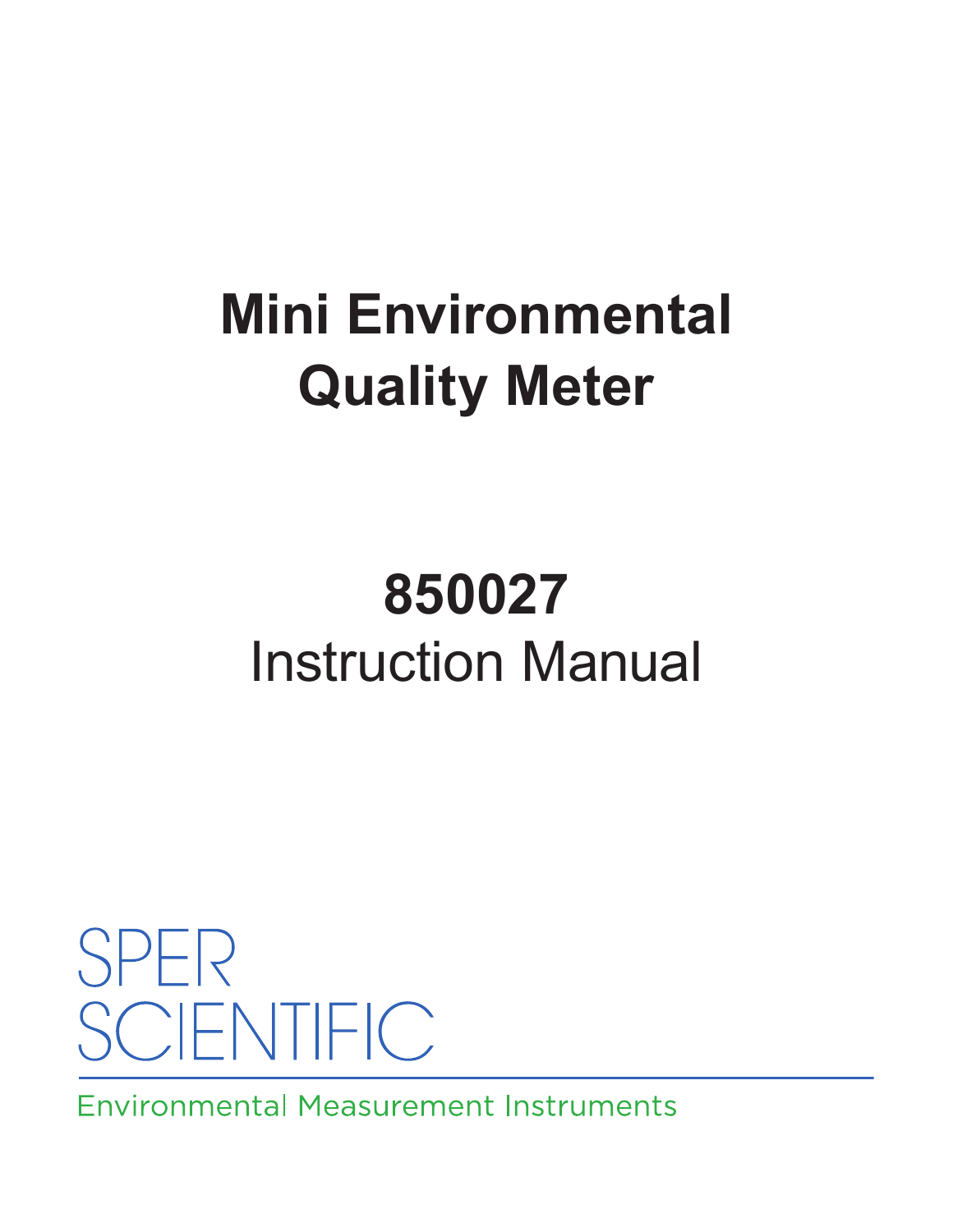#### **Mini Environmental Quality Meter 850027**

Copyright ©2012 by Sper Scientific ALL RIGHTS RESERVED Printed in the USA

The contents of this manual may not be reproduced or transmitted in any form or by any means electronic, mechanical, or other means that do not yet exist or may be developed, including photocopying, recording, or any information storage and retrieval system without the express permission from Sper Scientific.

# **INTRODUCTION**

For environmental testing anywhere. Model 850027 combines 11 environmental test functions into a single compact unit. Features include touch-tone buttons, min/ max and hold functions. Comes ready to use with wrist strap, instructions, battery and soft carrying case.

# **MATERIALS SUPPLIED**

**Meter** Wristlet CR 2032 DC 3V Battery Soft Carrying Case

Optional Accessory: 850027P - Pt 1000 Temp. Probe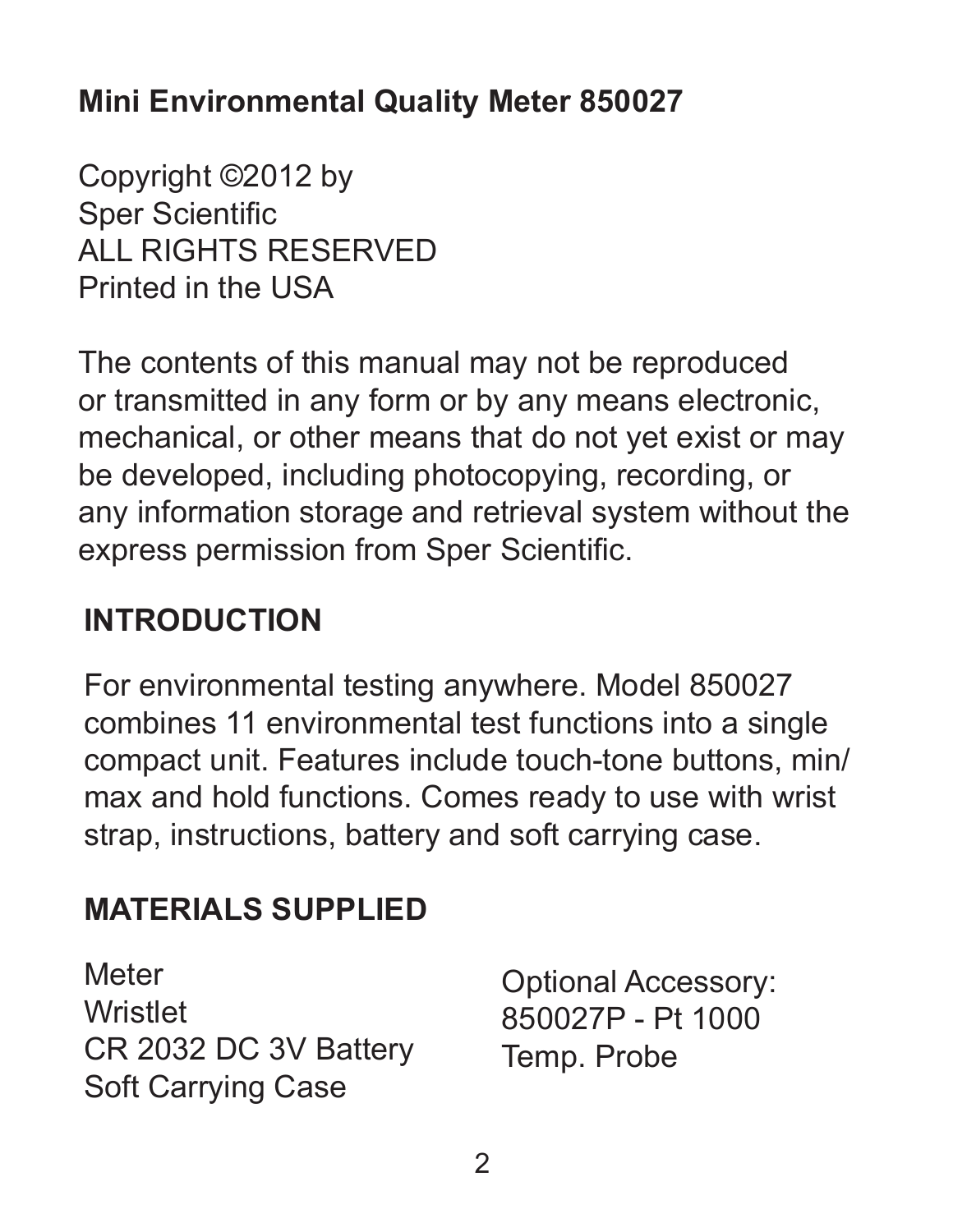# **TABLE OF CONTENTS**

| 1. INTRODUCTION 2             |  |  |  |  |  |  |    |
|-------------------------------|--|--|--|--|--|--|----|
| 2. MATERIALS SUPPLIED. 2      |  |  |  |  |  |  |    |
|                               |  |  |  |  |  |  |    |
| 4. FRONT PANEL DESCRIPTION. 5 |  |  |  |  |  |  |    |
| 5. OPERATING INSTRUCTIONS 6   |  |  |  |  |  |  |    |
|                               |  |  |  |  |  |  |    |
| LCD backlight on/off. 6       |  |  |  |  |  |  |    |
|                               |  |  |  |  |  |  |    |
|                               |  |  |  |  |  |  |    |
| Special attention for the     |  |  |  |  |  |  |    |
| Humidity measurement 8        |  |  |  |  |  |  |    |
| Air flow measurement 9        |  |  |  |  |  |  |    |
| Barometric measurement 10     |  |  |  |  |  |  |    |
| Altitude measurement.         |  |  |  |  |  |  | 11 |
| Optional Pt 1000 probe 13     |  |  |  |  |  |  |    |
|                               |  |  |  |  |  |  | 13 |
| REC (Record) function         |  |  |  |  |  |  | 13 |
| Auto power off disable.       |  |  |  |  |  |  | 14 |
| 6. BATTERY REPLACEMENT.       |  |  |  |  |  |  | 14 |
| 7. SPECIFICATIONS.            |  |  |  |  |  |  | 15 |
|                               |  |  |  |  |  |  | 20 |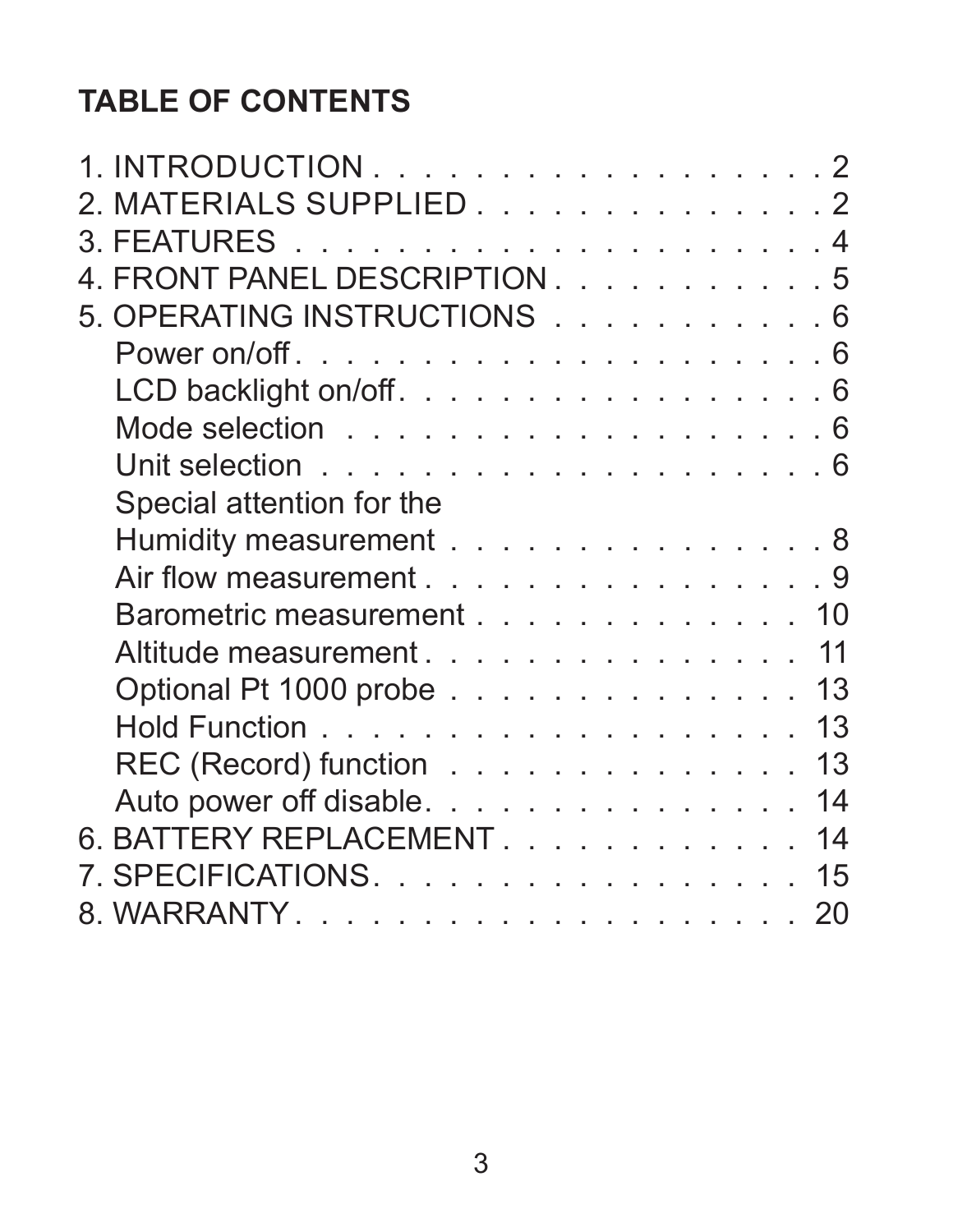# **FEATURES**

- 11 professional environmental instruments in 1
- Lightweight, ergonomic design
- Wristlet design provides extra protection to the instrument
- Low-friction ball bearing mounted impeller design provides high accuracy at high and low air velocity
- High precision humidity sensor with fast response time
- Barometric sensor for precise atmosphere and altitude measurement
- Built-in microprocessor circuit assures excellent performance and accuracy
- Optional Pt 1000 Temp. probe
- Concise and compact buttons arrangement for easy operation.
- Maximum and minimum memory with recall
- Hold function
- °F/°C selection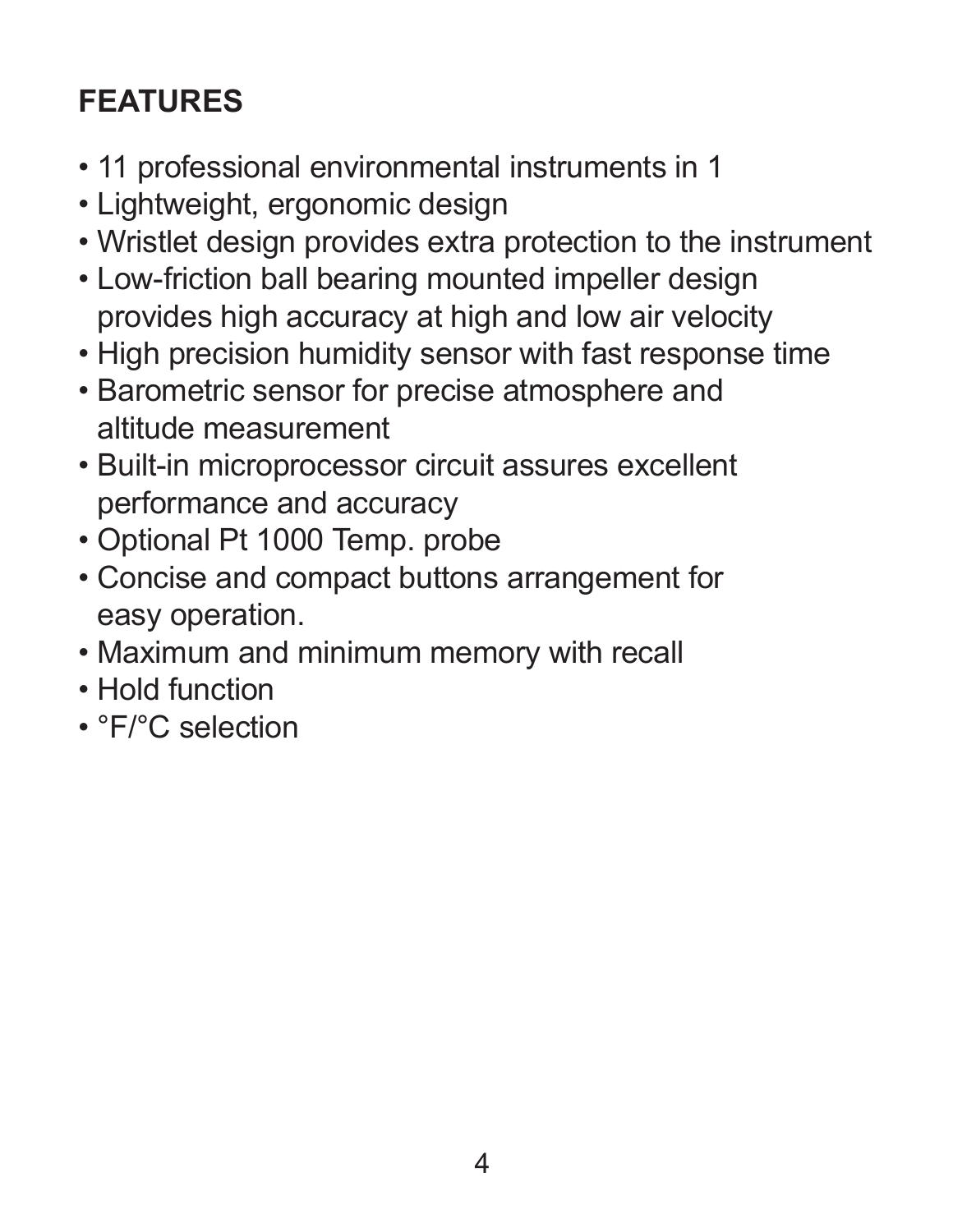# **FRONT PANEL DESCRIPTION**



- 1 **HOLD** button
- 2 **の** Button (Power button)
- 3-1 Hold button 3 **REC** button
- 3-1 LCD display<br>4 LCD display
- 5 Wristlet
- 3-5 Wristlet 6 Light sensor
- 7 Anemometer vane
- 3-8 Battery Compartment / Cover 8 Humidity/Temperature sensor
- 8 Barometer sensor
- 10 Battery compartment cover
- 11 Buttons operation label
- 12 Pt 1000 ohm probe socket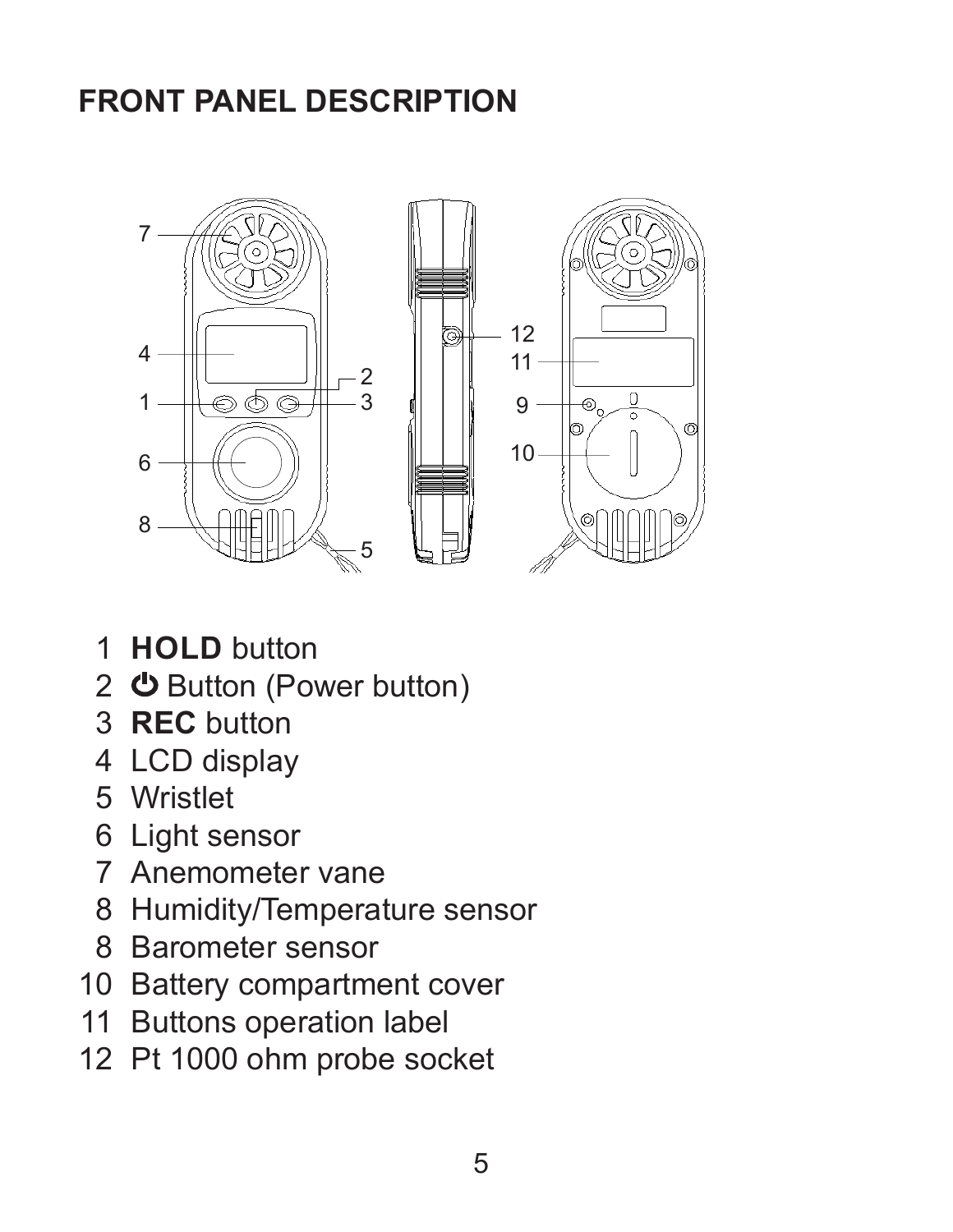# **OPERATING INSTRUCTIONS**

#### **Power on/off**

Button = Power Button

- 1. Power on: Press  $\Phi$  once to turn meter on.
- 2. Power off: Press  $\Phi$  for  $> 3$  seconds to turn meter off.

#### **LCD backlight on/off**

With the meter on, press  $\Phi$  once. The LCD backlight will light for 5 seconds, then shut off automatically.

#### **Mode selection**

This meter offers 11 selectable modes:

a. Anemometer (Air velocity) /Temp b. Air flow (CMM, CFM)

- c. Wind Chill
- d. Humidity/Temp
- e. Dew point Temp
- f. Wet bulb Temp
- g. Heat index
- h. Light
- i. Barometric pressure
- j. Altitude
- k. Pt 1000 Temp. (optional)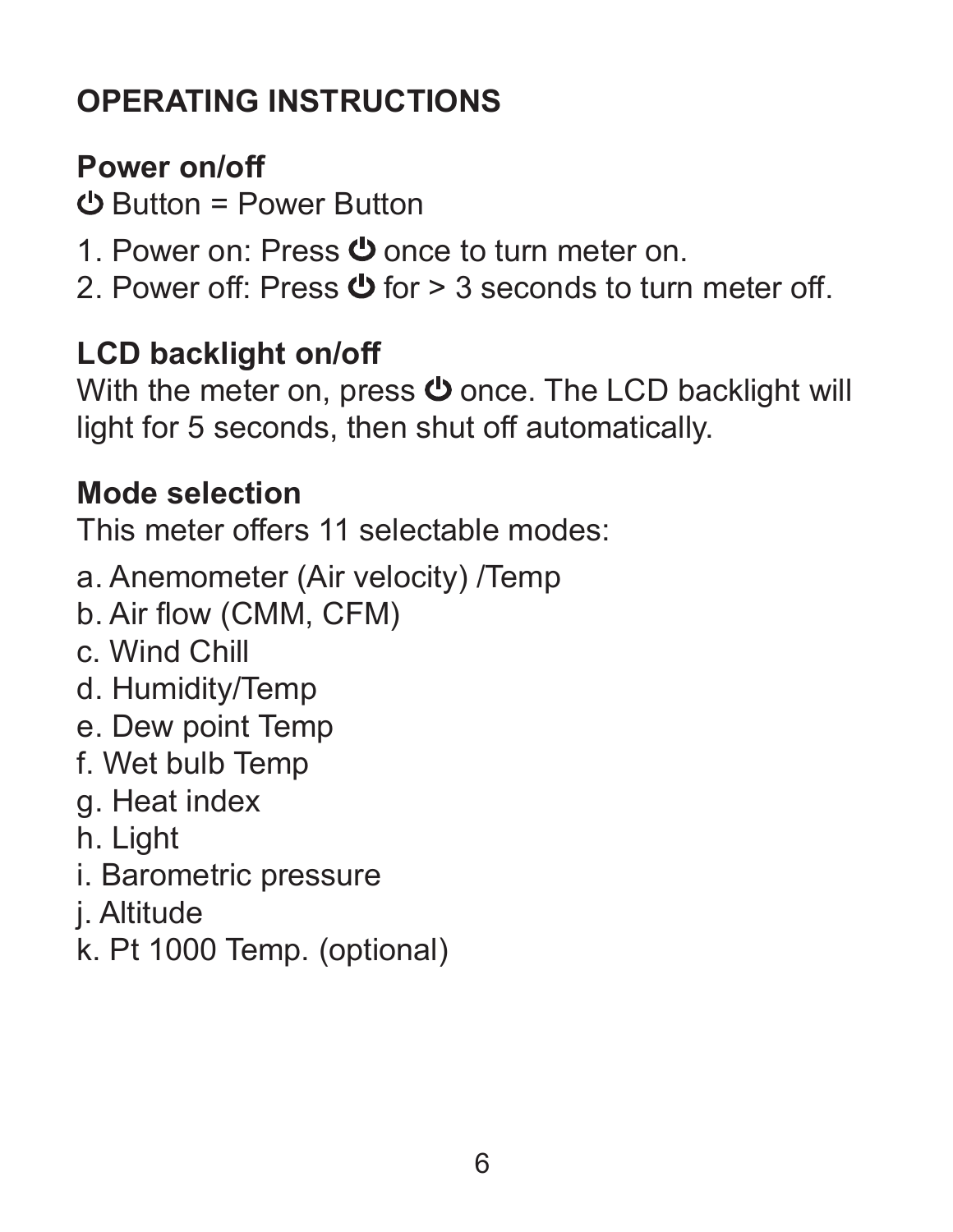With the meter on, press **HOLD** continuously and the Display will show the following texts in sequence:

# **Display Mode text**

**An =** Anemometer (Air velocity) /Temp **AirFL =** Air flow (CMM, CFM) **CHiLL =** Wind chill **rH =** Humidity/Temp **dP =** Dew point Temp **\_Et =** Wet bulb Temp **HEAt =** Heat index **LIgHt =** Light **bAr =** Barometric pressure **HigH =** Altitude **Pt =** Pt 1000 Temp. (optional)

When the display shows the desired mode, release **HOLD** and the meter will set this mode as the default.

# **Anemometer (Air Velocity)/Temp Measurement**

# **Unit Selection**

**REC** button = Enter button

1. With the power on, press **REC** for >3 seconds, the display will show Unit. Release **REC**, then press  $\Phi$  to scroll through the available scales. After the desired scale is selected, press **REC** to save as the default.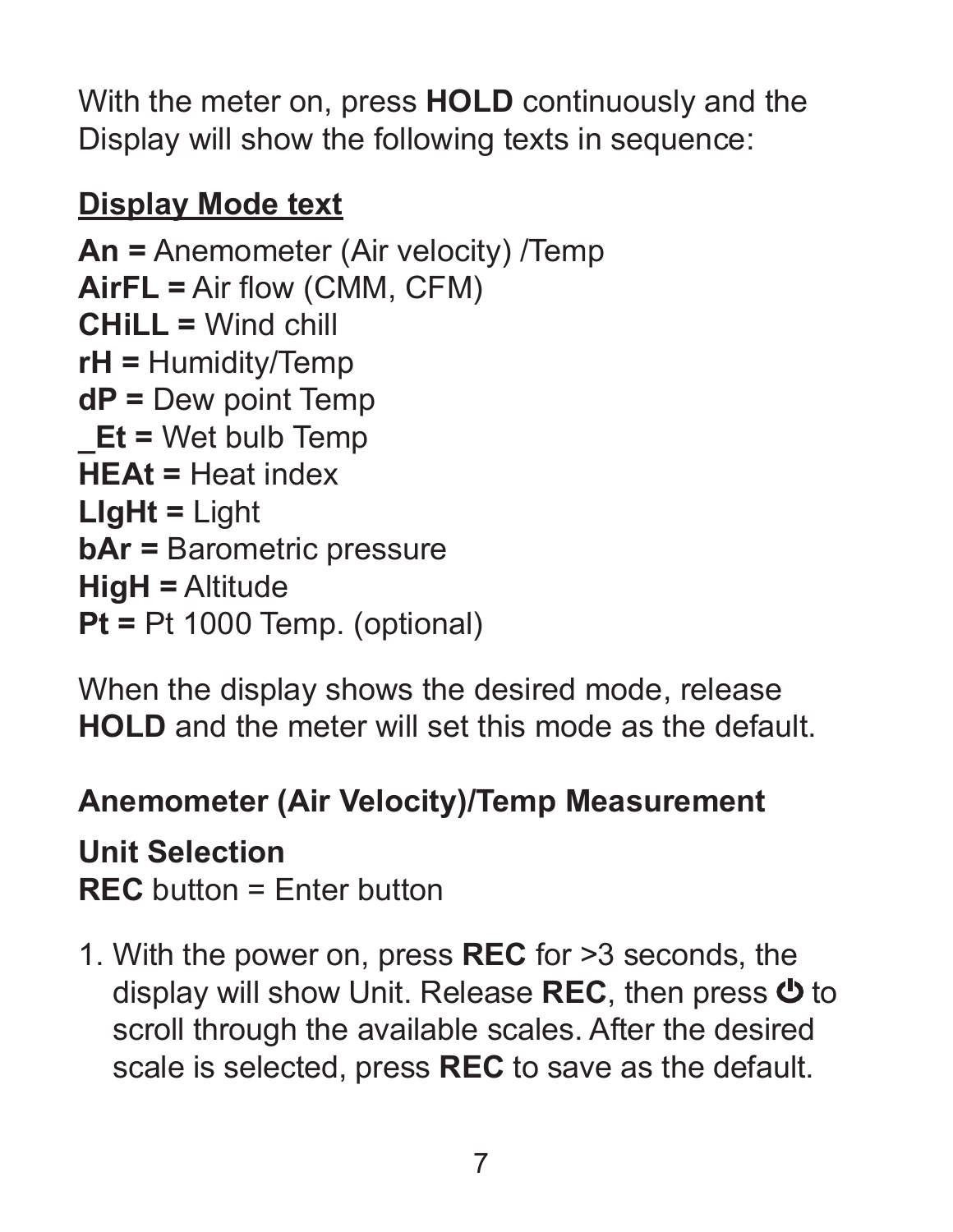2. The next screen displays "dCdF" with the current temperature scale selection ( ${}^{\circ}$ F or  ${}^{\circ}$ C). Press  $\bullet$  to select the desired scale. Press **REC** to save as the default.

#### **Note…**

```
When CHiLL, rH, dP, Et and HEAt are the selected
mode, you may only change the temperature scale 
setting. (°F or °C)
```
### **The selection scales for all modes are:**

| <b>Measurement</b>         | <b>Scales</b>             |
|----------------------------|---------------------------|
| Air Velocity               | m/s, Km/h, mph, knot, FPM |
| Temp. (Air velocity)       | $\degree$ F/ $\degree$ C  |
| Air flow                   | CMM, CFM                  |
| Wind chill                 | $\degree$ F/ $\degree$ C  |
| Temp. (Humidity)           | $\degree$ F/ $\degree$ C  |
| Dew point                  | $\degree$ F/ $\degree$ C  |
| Wet bulb Temp.             | $\degree$ F/ $\degree$ C  |
| Heat index                 | $\degree$ F/ $\degree$ C  |
| Light                      | Lux, FC                   |
| <b>Barometric Pressure</b> | hPa, mmHG, inHG           |
| Altitude                   | m, ft                     |
| Pt 1000 Temp.              | $\degree$ F/ $\degree$ C  |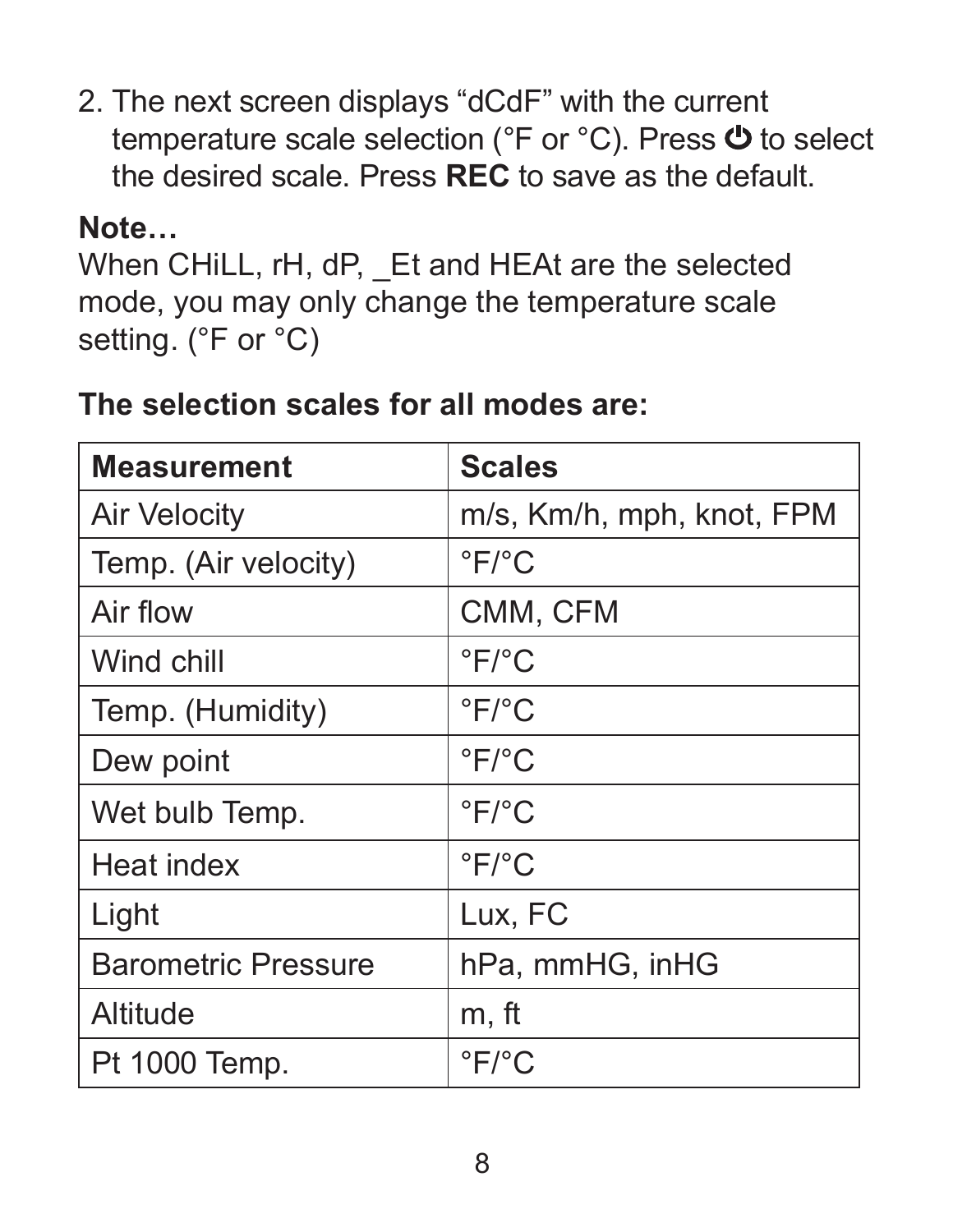# **Air flow measurement**

- 1. With the Power on, select Air flow mode (refer to page 7)
- 2. Set the measurement area dimension: Press **HOLD** once, the display will show Hold then press **REC** continuously until the lower left of the Display shows m-2 or F-2

m-2 = meter square  $F-2 = ft$  square

The unit of measure is determined by the selected scale CMM or CFM

3. Use HOLD and **①** to adjust the air flow dimension value. When the desired dimension value is set, press **REC** to save as the default.

 $\bigcirc$  button =  $\bigwedge$  button **HOLD** button = ▼ button **REC** button = Enter button

**Note…**

**For the most accurate reading for the humidity/ Temp., Dew point Temp., Wet bulb Temp., Heat index measurement, do not touch or block the humidity sensor at any time with your hand.**

#### **Light measurement**

For light measurement, hold the meter with the light sensor on top, so it is not blocked by your hand. The display will automatically reverse direction to be easily read.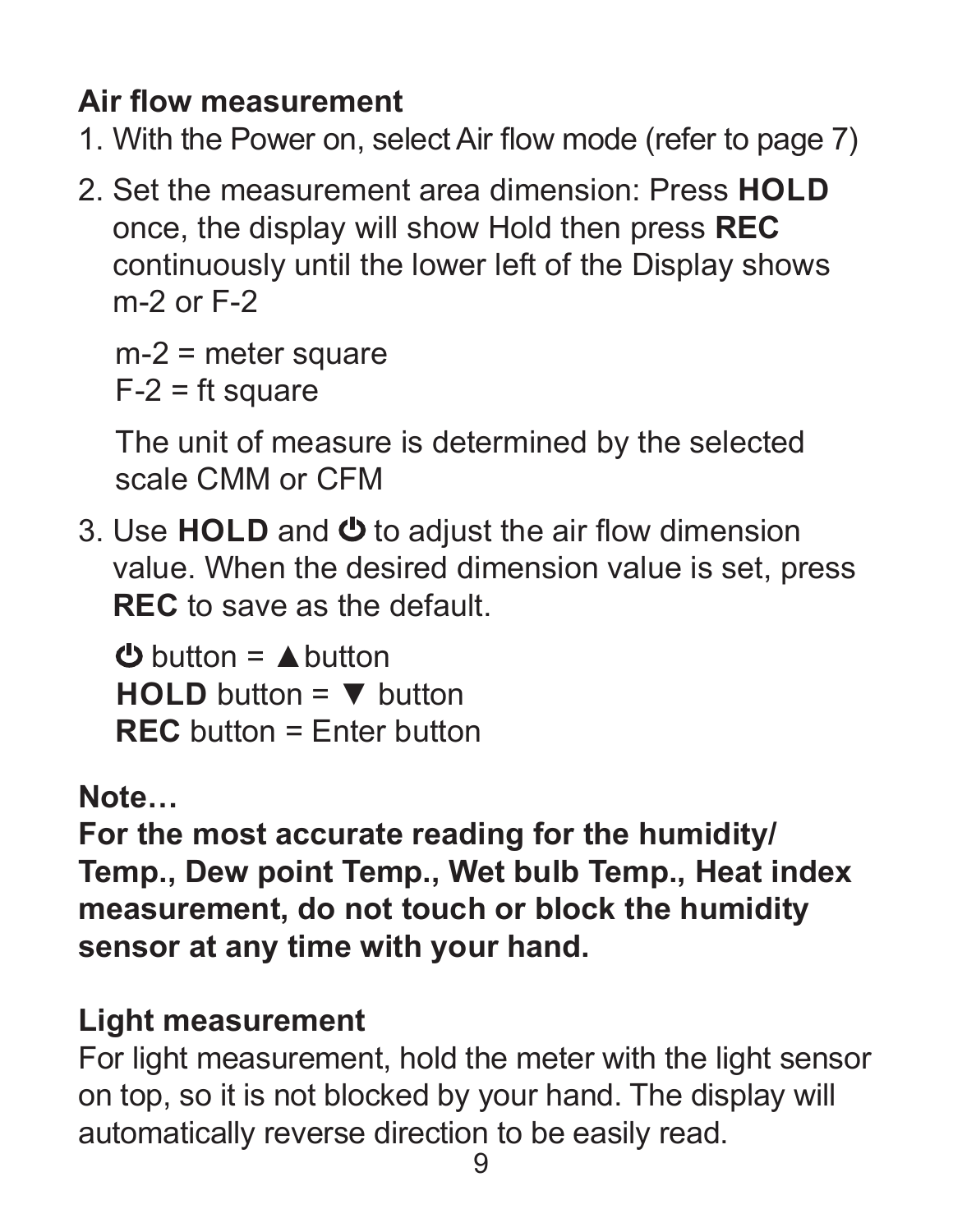#### **Barometric pressure measurement**

1. Actual location air pressure (absolute air pressure value) measurement: with Power on, select "Barometric pressure measurement" (refer to page 7, display will show bAr text), now the meter is ready for actual air pressure measurement (absolute air pressure value).

#### **Note...**

Actual air pressure in the measurement location changes in response to two things: changes in altitude and changes in atmosphere.

2. Sea level barometric pressure value measurement. Press **HOLD** once, the Display will show the Hold indicator then press **REC** continuously until the bottom left of the display shows "m" or "ft".

 $m =$  meter  $f_{t} =$  feet

Use **HOLD** and  $\Phi$  to adjust the location altitude value. When the location altitude value is set, pressing **REC** will show the sea level barometric pressure value.

 $\mathbf{d}$  button =  $\mathbf{\triangle}$  button **HOLD** button = ▼ button **REC** button = Enter button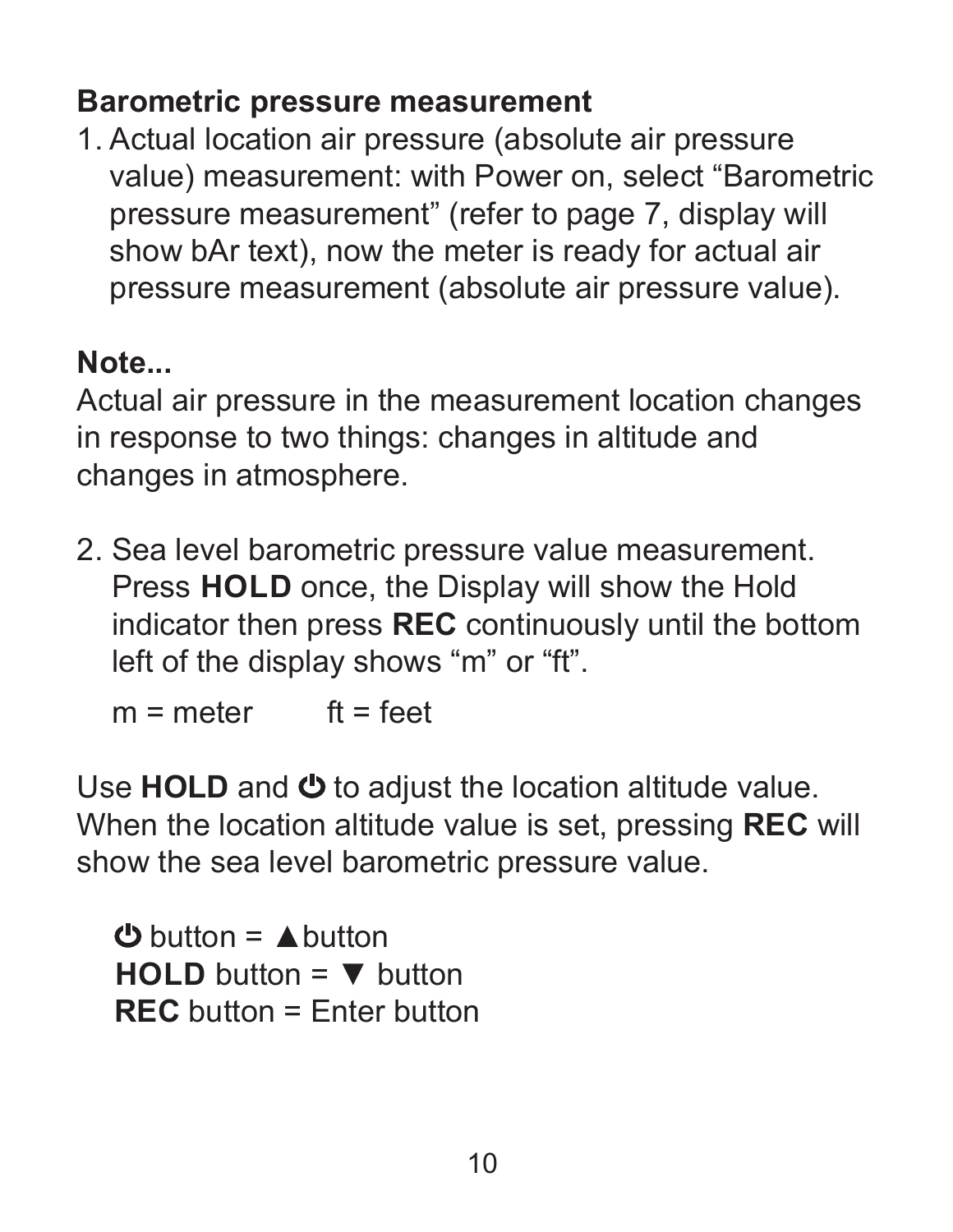#### **Note...**

The sea level barometric pressure value can not be saved as a default when the meter is powered off. When the meter is powered on again and bAr is selected the meter will show the actual air pressure in the measurement location (absolute air pressure value).

#### **Altitude measurement**

#### **Note...**

The higher the location altitude, in comparison to sea level, the lower the barometric pressure.

To measure your altitude value precisely:

- a. Method 1: Set the altitude value if your start location is known.
- b. Method 2: Reset the sea level barometric pressure value first.

# **Method 1:**

Power on the meter and under the altitude function, press **HOLD** once, the display will show the Hold indicator. Press **REC** once, the bottom of the display will show the m (or Ft) indicator flashing.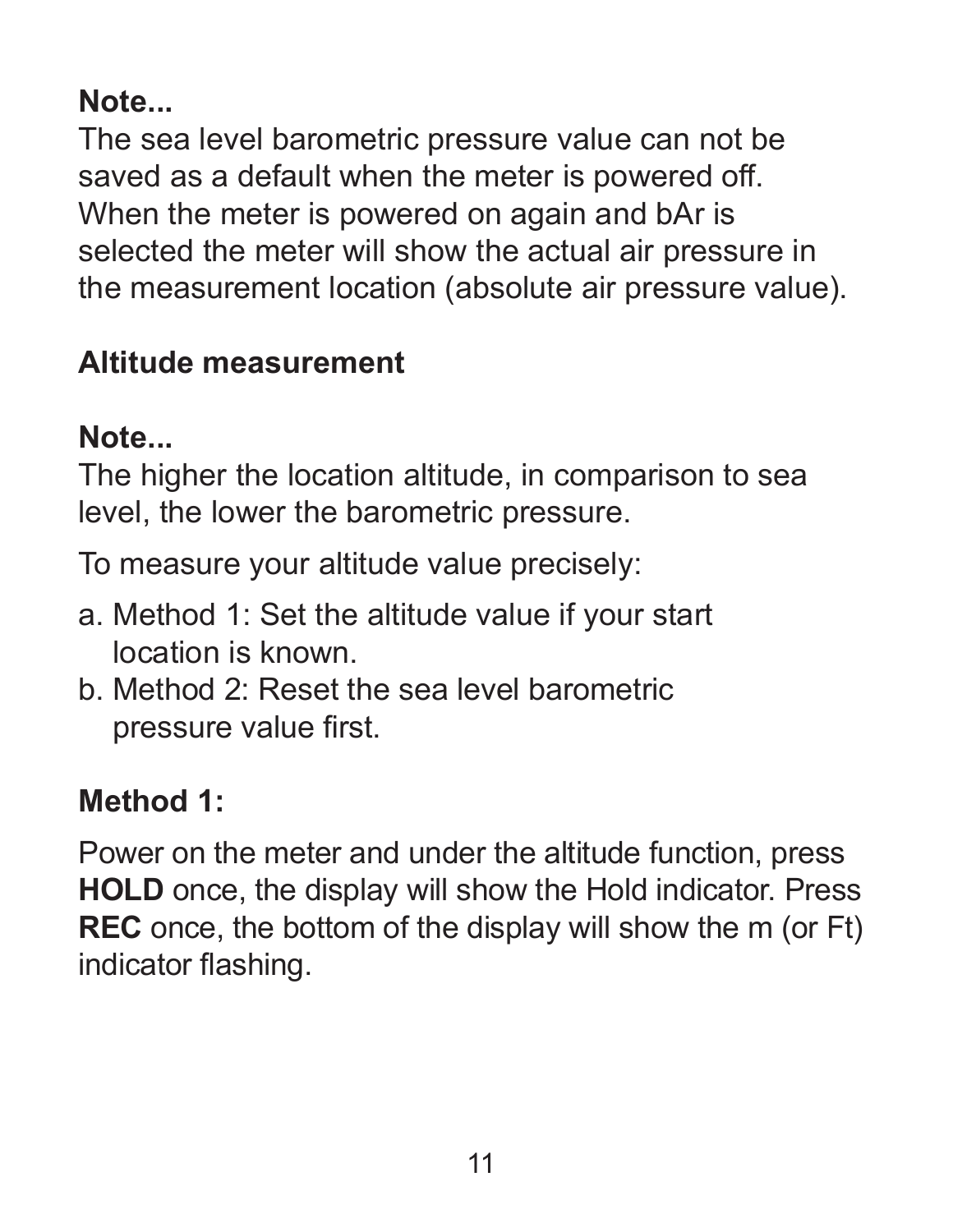Using HOLD and  $\Phi$  adjust the altitude value. When the desired start location altitude value is set, press REC to save the setting value as the default.

 $\mathbf{\Phi}$  button =  $\mathbf{\triangle}$  button **HOLD** button = ▼ button **REC** button = Enter button

# **Note....**

You can obtain your altitude value from a topographical map or local landmark. Google Earth is an excellent free program that provides the exact altitude for a given address: www.earth.google.com. You can also get the reference altitude value from the reading of a GPS system.

# **Method 2:**

Power on the meter and under the altitude function, press **HOLD** once, the display will show the Hold indicator. Press **REC** continuously until the bottom left of display shows "HPA" indicator flashing. Release **REC**.

Use **HOLD** and the  $\Phi$  to adjust the current sea level barometric pressure value. When the desired value is set, press **REC** to save as the default.

 $\mathbf{\Phi}$  button =  $\mathbf{\triangle}$  button **HOLD** button = ▼ button **REC** button = Enter button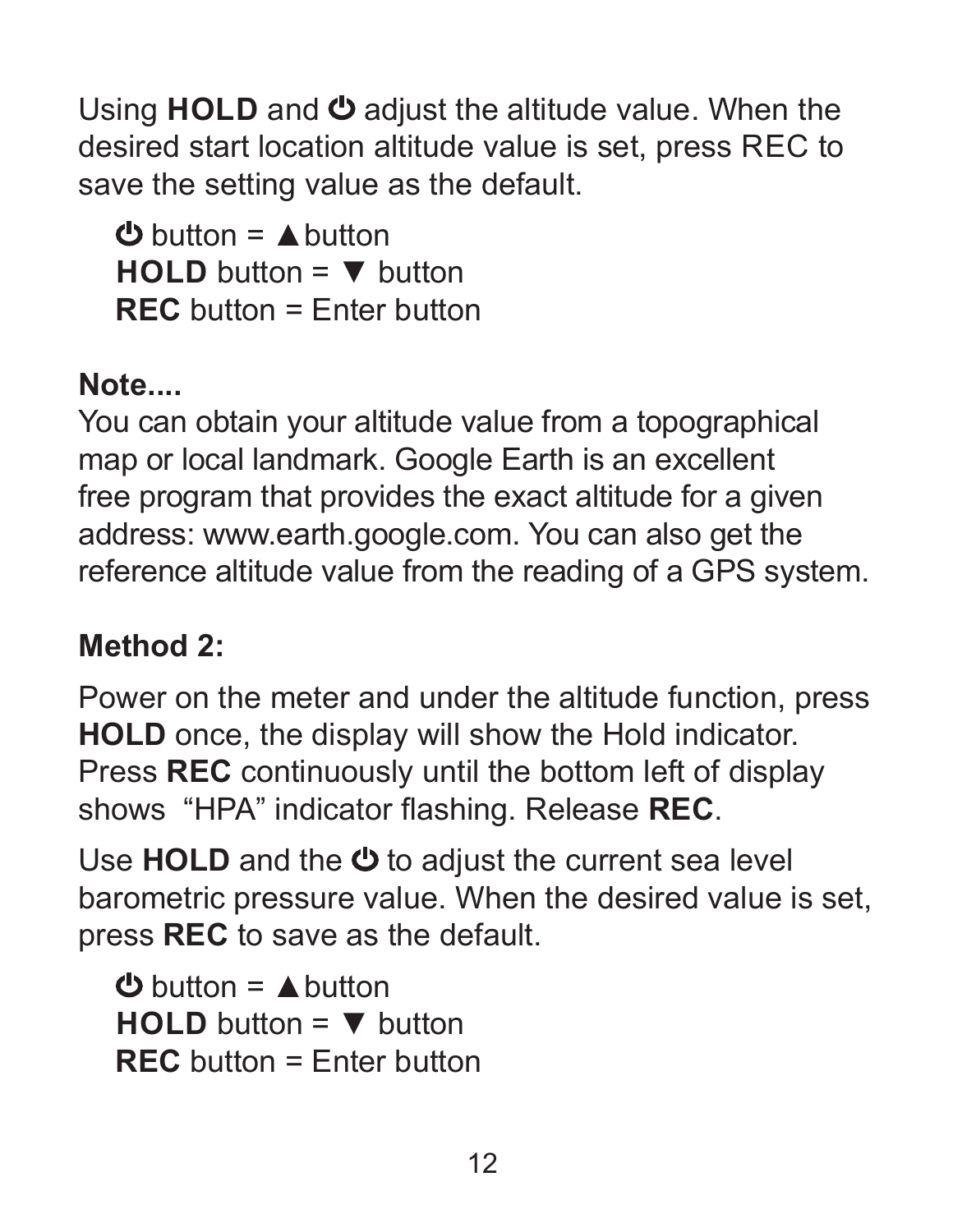#### **Note...**

You can obtain your current sea level barometric pressure value by checking an internet weather site for a nearby location or contacting a local airport.

#### **Optional Pt 1000 Temp. measurement**

- 1. Insert the plug of the optional Pt 1000 Temp. probe 850027P into the Pt 1000 probe socket (see page 5)
- 2. Power on the meter, select the function to "Pt 1000 Temp." (refer to page 6), now the meter is ready for Pt 1000 Temp. measurement.

#### **Hold Function**

Pressing **HOLD** will freeze the current reading on the display. The Hold symbol will be displayed at the top of the display window.

To release the Hold function, press **HOLD** again, the Hold indicator will disappear and the current reading will be displayed.

# **REC (Record) function**

The **REC** (Record) function will record and display the maximum and minimum readings.

1. Start the Record function by pressing **REC** once. The REC symbol will appear on the display.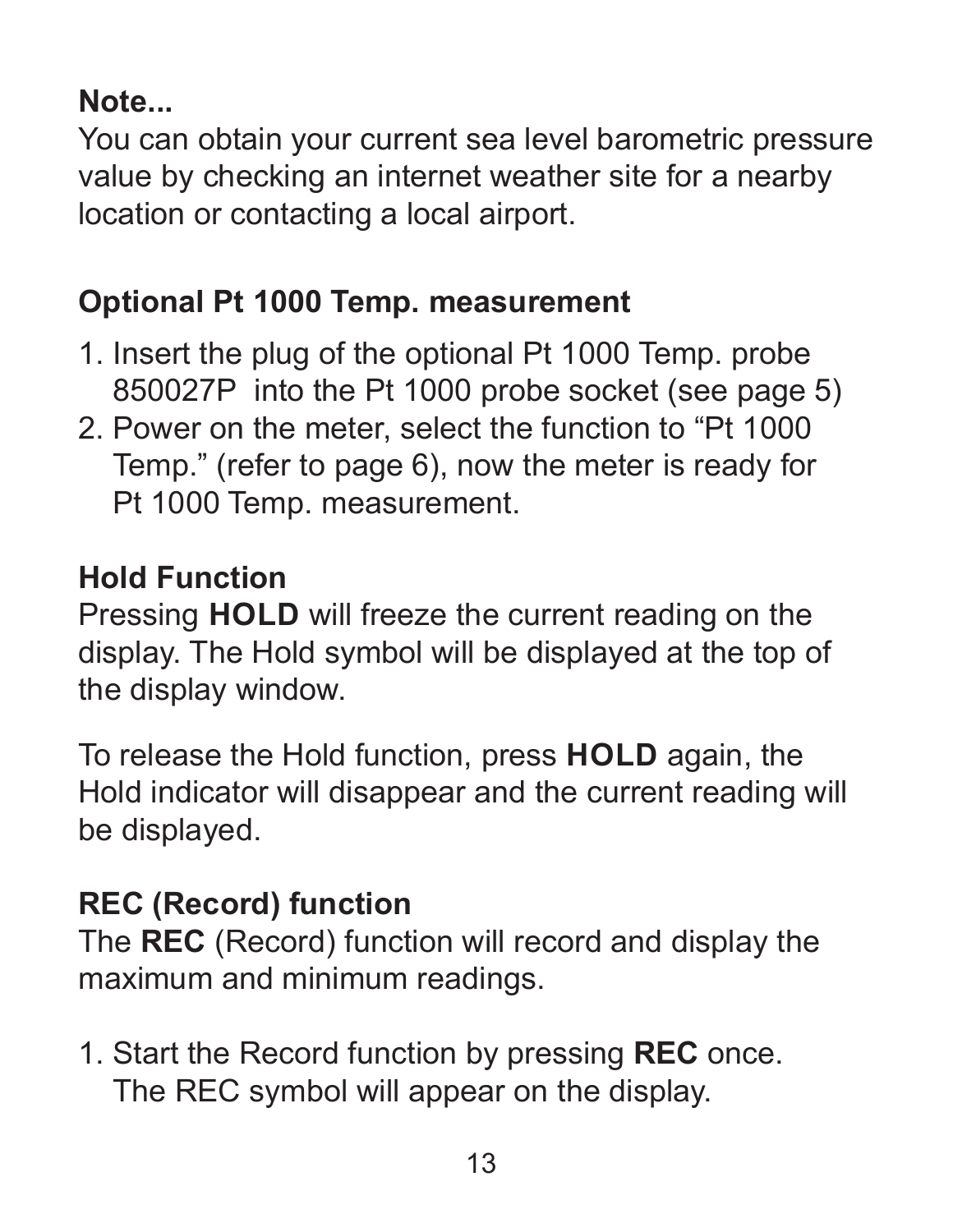- 2. With the REC symbol on the display:
	- a. Press **REC** once and the Max symbol will appear on the display along with the current maximum value.
	- b. Press **REC** again, the MIN symbol will appear on the display along with the current minimum value.
	- c. Clear the recorded MAX or MIN value from the display by pressing **HOLD** once. The MAX/MIN symbols and their readings, will disappear from the display. The meter will return to the REC function and continue recording.
	- d. To exit REC function press **REC** button for >2 seconds.

#### **Auto power off disable**

In order to prolong the battery life, this instrument has an Auto Power Off function: the meter will turn off if no buttons are pressed for approximately 10 minutes.

To disable the Auto Power Off function, press **REC** and enter the record function (page 13). The Auto power off function will be disabled until the record function is exited.

#### **REPLACE BATTERY**

- 1. When the LCD display shows  $\overrightarrow{TX}$  symbol, it is time to replace the battery. (Measurements may still be made for several hours after the low battery indicator appears.)
- 2. Open the Battery Compartment and remove the battery.
- 3. Install the battery (CR2032) and replace the cover.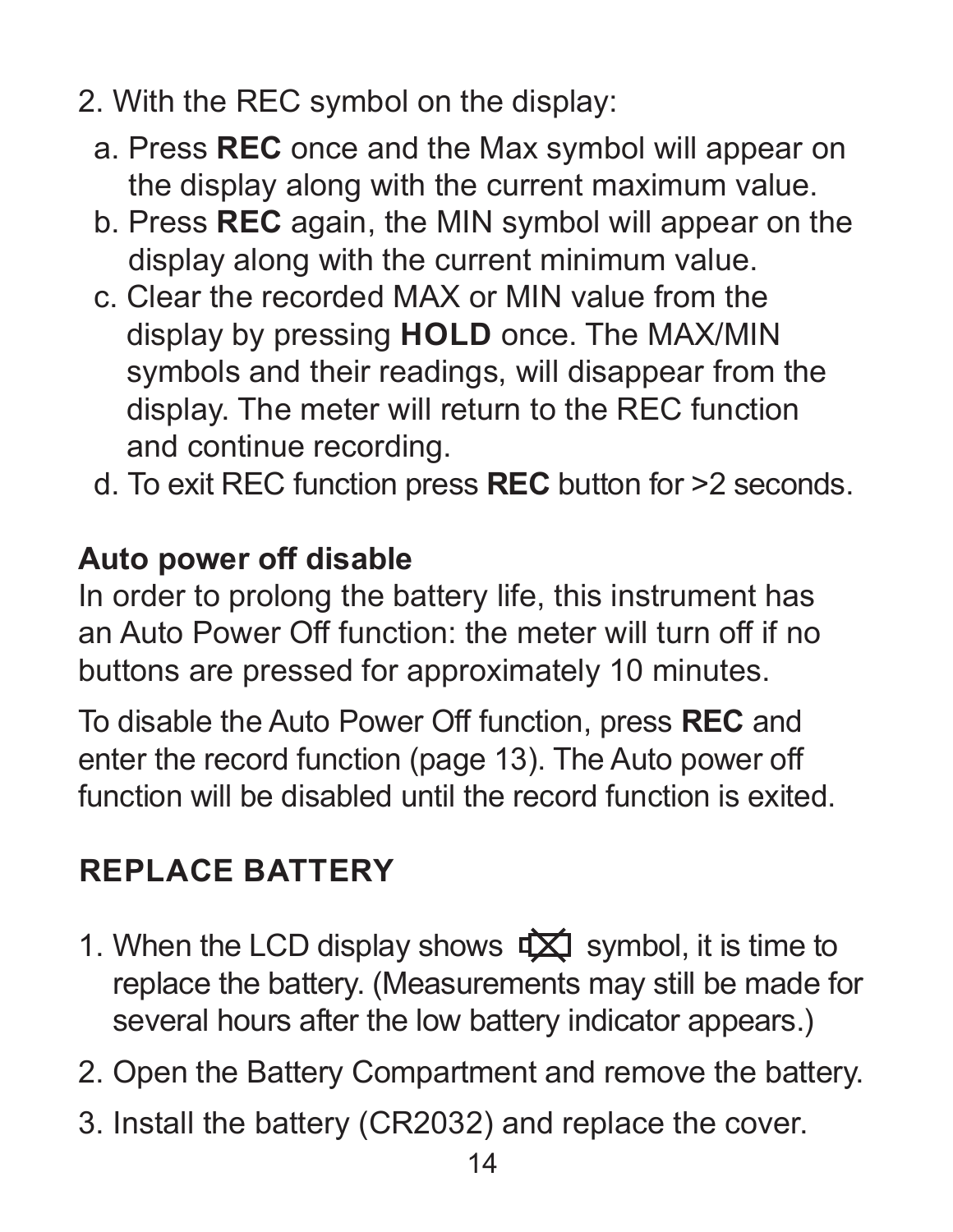# **GENERAL SPECIFICATIONS**

| Display                     | 8 mm LCD display                                                                                                                                                                                              |
|-----------------------------|---------------------------------------------------------------------------------------------------------------------------------------------------------------------------------------------------------------|
| Measurement                 | 1. Anemometer (Air velocity)/Temp<br>2. Humidity/Temp<br>3. Light<br>4. Barometer<br>5. CFM, CMM<br>6. Dew point<br>7. Wet bulb<br>8. Wind chill<br>9. Heat index<br>10. Altitude<br>11. Pt 1000 Temp. (opt.) |
| <b>Operating Humidity</b>   | Max. 80%RH                                                                                                                                                                                                    |
| Operating Temp.             | 32 to 122°F (0 to 50°C)                                                                                                                                                                                       |
| Over Input Display          | $\omega$ $\omega$                                                                                                                                                                                             |
| <b>Power Supply</b>         | CR 2032 DC 3V battery                                                                                                                                                                                         |
| <b>Power Consumption</b>    | Approx. DC 5 mA                                                                                                                                                                                               |
| Weight                      | 2.3 oz (68g) (battery included)                                                                                                                                                                               |
| Dim (HWD)                   | 4 <sup>3</sup> / <sub>4</sub> " x 1 <sup>3</sup> / <sub>4</sub> " x 1" (120 x 44 x 23 mm)                                                                                                                     |
| <b>Standard Accessories</b> | Instruction Manual, battery, soft case                                                                                                                                                                        |
| <b>Optional Accessories</b> | 850027P Pt 1000Temp. probe                                                                                                                                                                                    |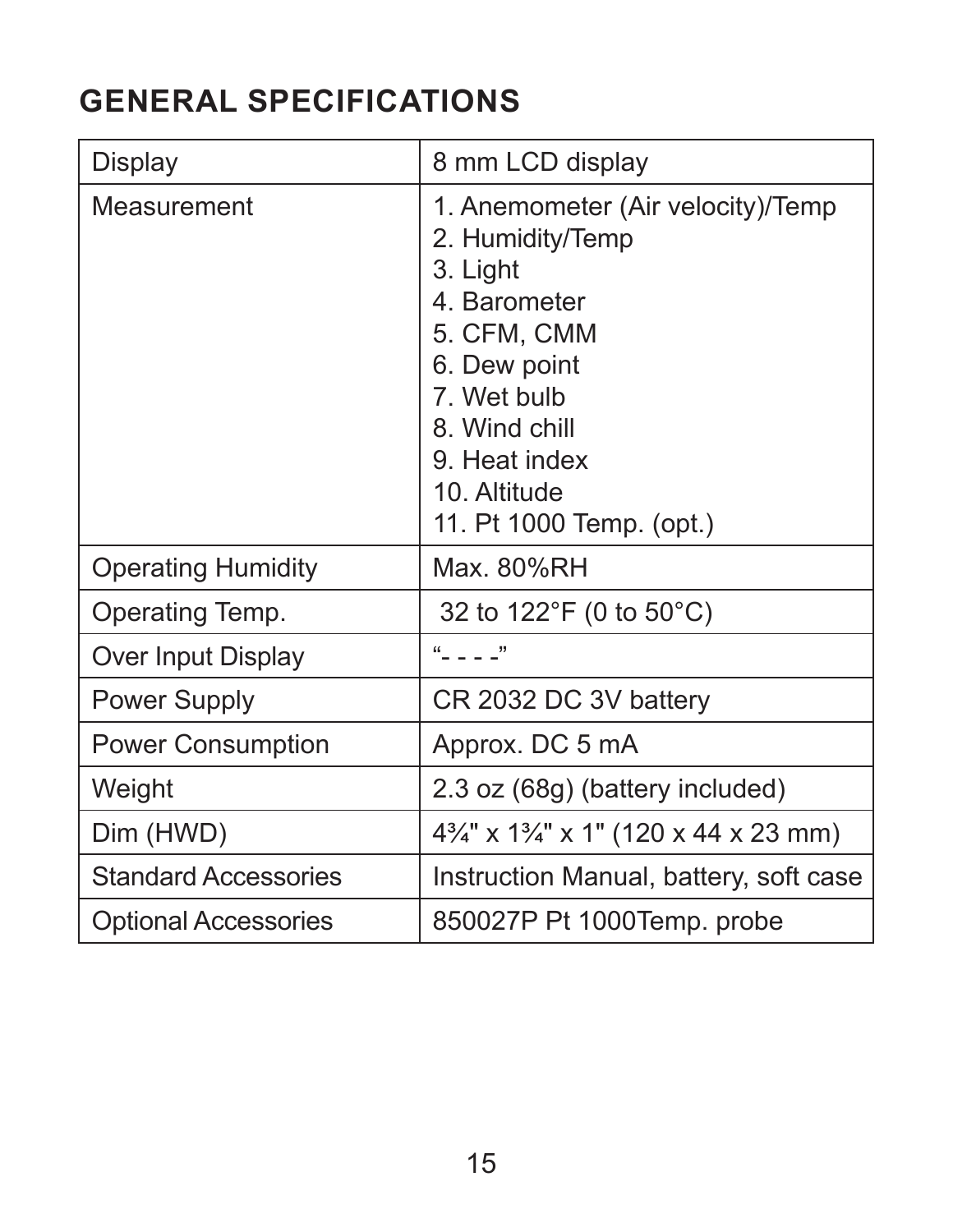#### **ELECTRICAL SPECIFICATIONS** @ 74 ±9°F (23 ±5°C)

| <b>Air Velocity</b> |                              |                 |                      |  |  |  |
|---------------------|------------------------------|-----------------|----------------------|--|--|--|
|                     | Range                        | Resolution      | Accuracy             |  |  |  |
| ft/min              | 80 to 3927 ft/min            | $1$ ft/min      |                      |  |  |  |
| m/s                 | $0.4$ to $20.0$ m/s          | $0.1$ m/s       | ≤20 m/s: $±3\%$ FS   |  |  |  |
| km/h                | 1.4 to 72.0 km/h             | $0.1$ km/h      |                      |  |  |  |
| mph                 | $0.1$ mph<br>0.9 to 44.7 mph |                 | $>20$ m/s: $+4\%$ FS |  |  |  |
| knots               | 0.8 to 38.8 knots            | $0.1$ knots     |                      |  |  |  |
| $\circ$ F           | 32 to 122°F                  | $0.1^{\circ}$ F | $±2.5^{\circ}F$      |  |  |  |
| $^{\circ}$ C        | 0 to $50^{\circ}$ C          | $0.1^{\circ}$ C | $±1.2^{\circ}$ C     |  |  |  |

#### **VELOCITY DEFINITIONS**

**ft/min:** feet per minute **m/s:** meters per second **km/h:** kilometers per hour **mph:** miles per hour **knots:** nautical miles per hour

| <b>Air Flow</b> |                          |                                                                               |  |  |  |
|-----------------|--------------------------|-------------------------------------------------------------------------------|--|--|--|
|                 | Range                    | Resolution                                                                    |  |  |  |
|                 | CMM   0.024 to 36000 CMM | 0.001/0.01/0.1/1 CMM                                                          |  |  |  |
| CFM             |                          | $\vert$ 0.847 to 1271300 CFM $\vert$ 0.001/0.01/0.1/1/10 (x10)/100 (x100) CFM |  |  |  |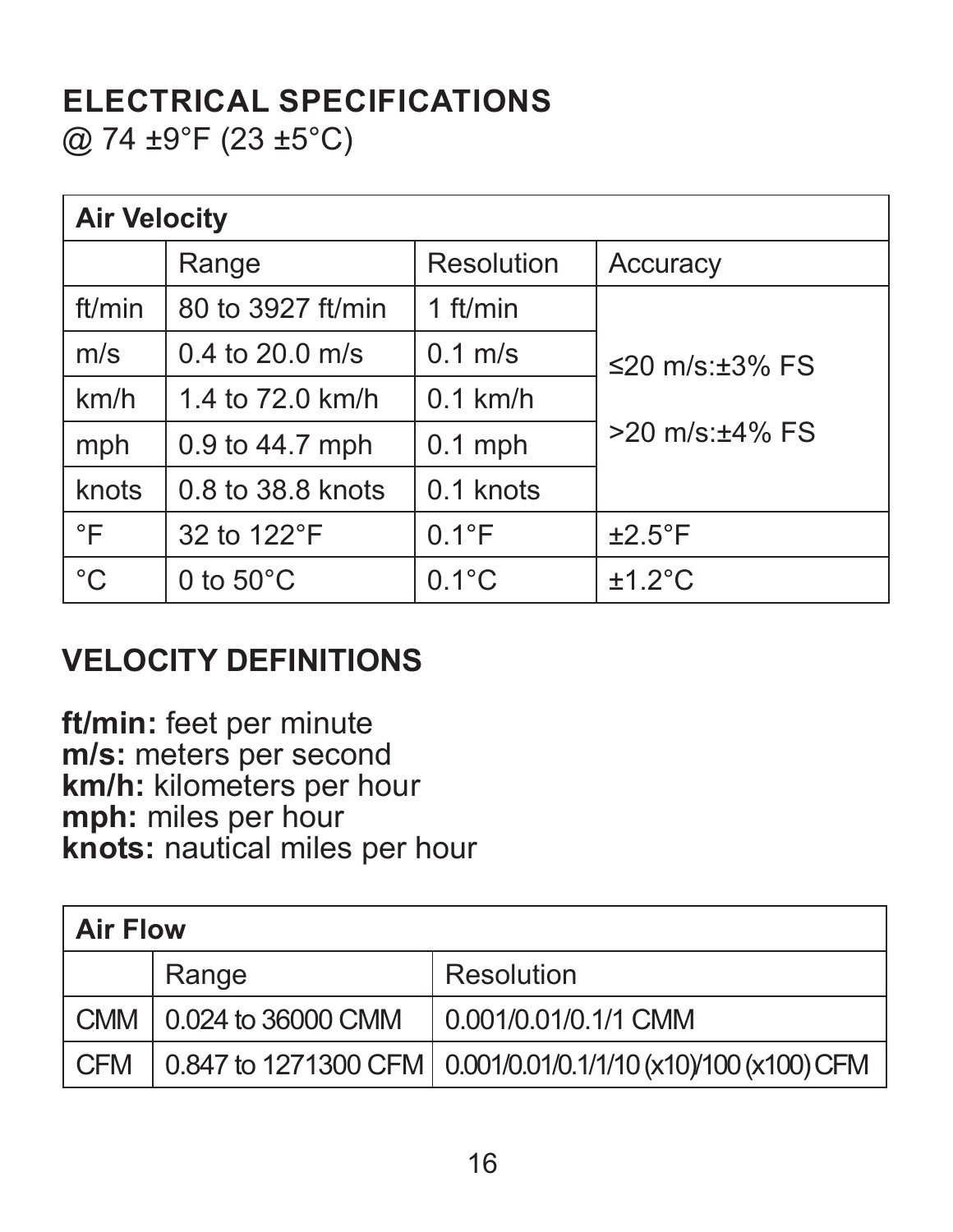# **ELECTRICAL SPECIFICATIONS**

@ 74 ±9°F (23 ±5°C)

| Wind chill*   |                        |                       |                     |          |  |  |  |
|---------------|------------------------|-----------------------|---------------------|----------|--|--|--|
|               | Range                  | Resolution   Accuracy |                     | is<br>th |  |  |  |
| $^{\circ}$ F  | 15 to 112°F   $0.1$ °F |                       | $±3.6^{\circ}F$     |          |  |  |  |
| $^{\circ}$ C. | -9 to $44^{\circ}$ C   | $0.1^{\circ}$ C       | $\pm 2.0^{\circ}$ C |          |  |  |  |

ind chill value in effect only when e Temp. value <15°C and Air velocity  $lue > 1.4$  m/s.

| <b>Humidity/Temperature</b> |                     |                 |                                                  |  |  |
|-----------------------------|---------------------|-----------------|--------------------------------------------------|--|--|
|                             | Range               | Resolution      | Accuracy                                         |  |  |
| <b>RH</b>                   | 10 to 95%RH 0.1%RH  |                 | $<70\%$ RH: $+4\%$ RH<br>≥70%RH:±(4%RDG +1.2%RH) |  |  |
| °F                          | 32 to 122°F         | $0.1^{\circ}$ F | $±2.5^{\circ}F$                                  |  |  |
| °C                          | 0 to $50^{\circ}$ C | $0.1^{\circ}$ C | $+1.2$ °C                                        |  |  |

| Dew point Temperature |                                      |                     |                        |  |  |  |
|-----------------------|--------------------------------------|---------------------|------------------------|--|--|--|
|                       | Range                                | Resolution   Remark |                        |  |  |  |
|                       | $\degree$ F   -13 to 120 $\degree$ F | $0.1^{\circ}$ F     | *Calculated from the   |  |  |  |
| ∣°C                   | $\vert$ -25 to 49 $^\circ$ C         | $0.1^{\circ}$ C     | humidity / Temp. value |  |  |  |

| Wet bulb Temperature |                                                           |                     |                        |  |  |  |
|----------------------|-----------------------------------------------------------|---------------------|------------------------|--|--|--|
|                      | Range                                                     | Resolution   Remark |                        |  |  |  |
|                      | $\degree$ F   22 to 120 $\degree$ F                       | $\mid$ 0.1°F        | *Calculated from the   |  |  |  |
|                      | $^{\circ}$ C   -5 to 49.0 $^{\circ}$ C   0.1 $^{\circ}$ C |                     | humidity / Temp. value |  |  |  |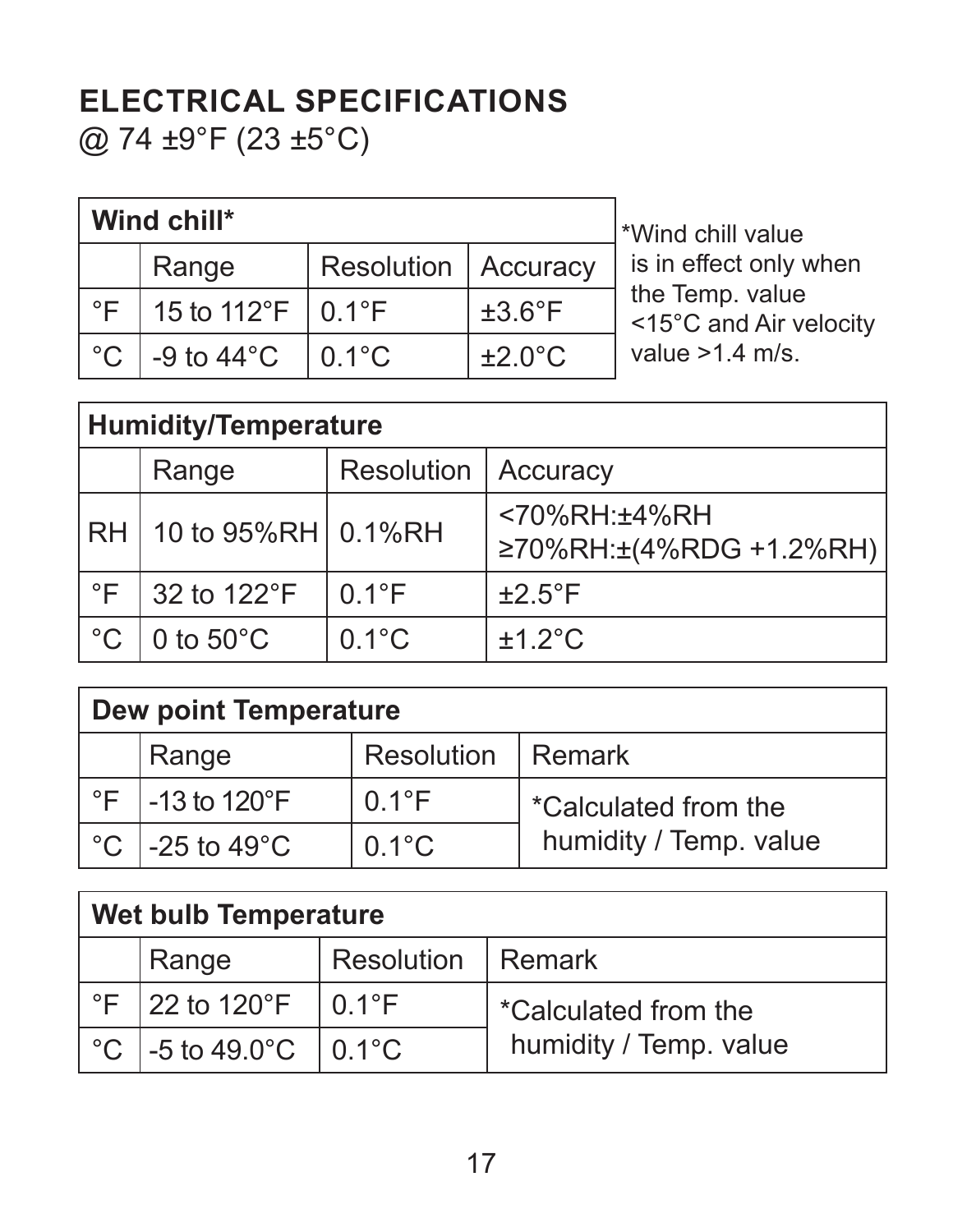#### **ELECTRICAL SPECIFICATIONS** @ 74 ±9°F (23 ±5°C)

| Light *auto range |                     |            |           |  |  |
|-------------------|---------------------|------------|-----------|--|--|
|                   | Range               | Resolution | Accuracy  |  |  |
|                   | 0 to 2,200 Lux      | 1 Lux      |           |  |  |
| Lux               | 1,800 to 20,000 Lux | 10 Lux     | ±5%RDG    |  |  |
|                   | 0 to 204.0 FC       | $0.1$ FC   | $±8%$ RDG |  |  |
| Foot-candle       | 170 to 1,860 FC     | 1 FC       |           |  |  |

| <b>Barometric Pressure (Barometer)</b> |                                                               |            |              |  |  |
|----------------------------------------|---------------------------------------------------------------|------------|--------------|--|--|
|                                        | Range                                                         | Resolution | Accuracy     |  |  |
| hPa                                    | 10.0 to 999.9 hPa                                             | $ 0.1$ hpa | $±1.5$ hPa   |  |  |
|                                        | 1000 to 1100 hPa                                              | 1 hpa      | $±2$ hPa     |  |  |
|                                        | $\lfloor$ mmHg $\lfloor$ 7.5 to 825.0 mmHg $\lfloor$ 0.1 mmHg |            | $±1.2$ mmHg  |  |  |
| inHg                                   | 0.29 to 32.48 inHg   0.01 inHg                                |            | $±0.05$ inHq |  |  |

| <b>Alititude</b> |                            |            |          |  |  |  |
|------------------|----------------------------|------------|----------|--|--|--|
|                  | Range                      | Resolution | Accuracy |  |  |  |
| m                | $-2000$ to 9000 m   1 m    |            | $±15$ m  |  |  |  |
| ft               | $-6000$ to 30000 ft   1 ft |            | $±50$ ft |  |  |  |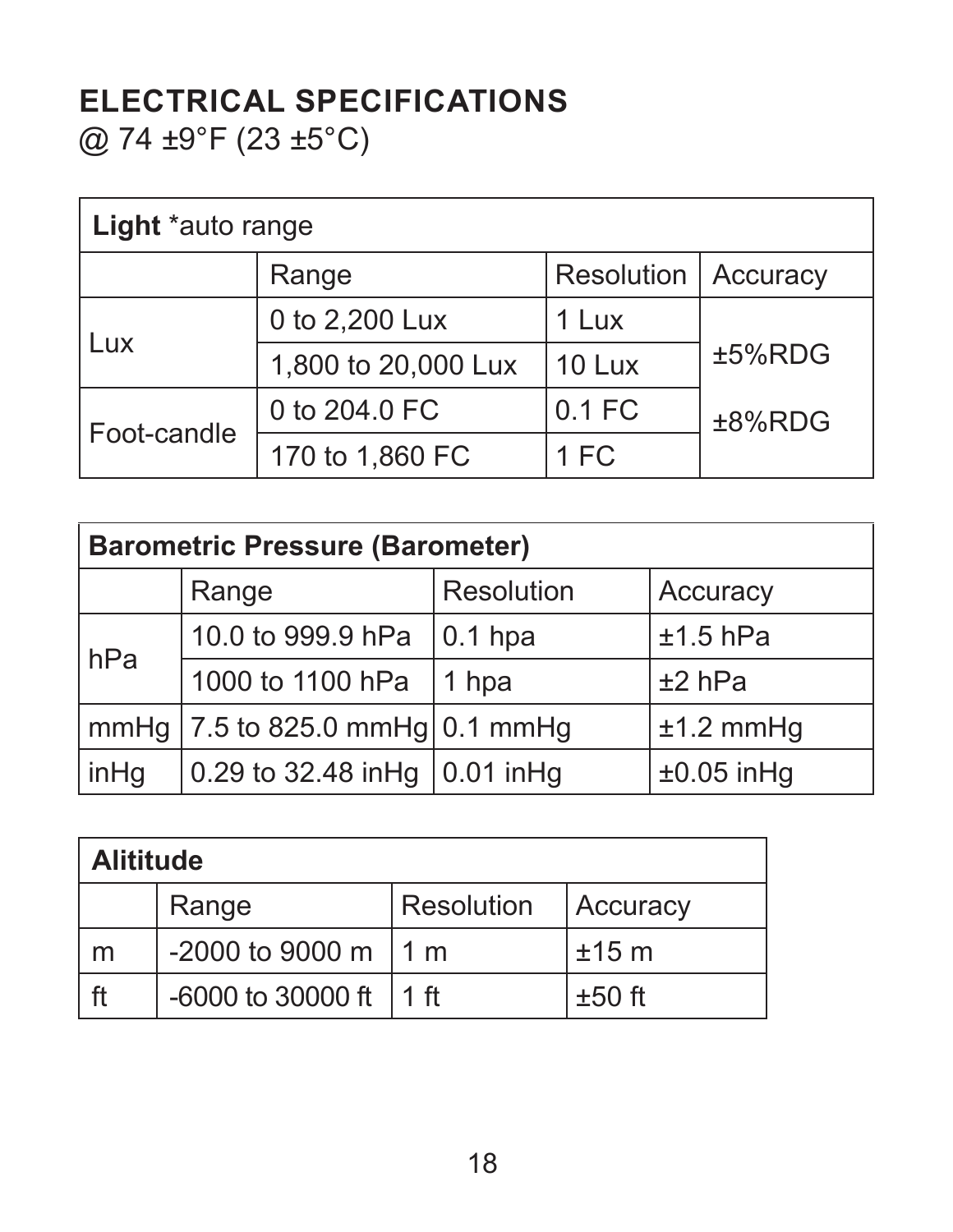#### **ELECTRICAL SPECIFICATIONS** @ 74 ±9°F (23 ±5°C)

| Pt 1000 Thermometer (opt. probe) |                          |                 |                 |  |  |
|----------------------------------|--------------------------|-----------------|-----------------|--|--|
|                                  | Range                    | Resolution      | Accuracy        |  |  |
| °F                               | 14 to 212°F              | $0.1^{\circ}$ F | $±2.5^{\circ}F$ |  |  |
| l °C.                            | $-10$ to $100^{\circ}$ C | $0.1^{\circ}$ C | $+1.2$ °C       |  |  |

| <b>Heat index</b> |                      |                 |                     |  |  |
|-------------------|----------------------|-----------------|---------------------|--|--|
|                   | Range                | Resolution      | Accuracy            |  |  |
| °F                | 32 to 212°F          | $0.1^{\circ}$ F | $\pm 3.6^{\circ}$ F |  |  |
| ഀ൨                | 0 to $100^{\circ}$ C | $0.1^{\circ}$ C | $+2.0^{\circ}$ C    |  |  |

| Effects of the heat index (shade values) |                      |                                                                                                                          |  |  |
|------------------------------------------|----------------------|--------------------------------------------------------------------------------------------------------------------------|--|--|
| °F                                       | °C.                  | <b>Notes</b>                                                                                                             |  |  |
| 80 to 90°F                               | 27 to $32^{\circ}$ C | Caution: Fatigue is possible with prolonged<br>exposure and activity. Continuing activity<br>could result in heat cramps |  |  |
| 90 to 105°F                              | 32 to $41^{\circ}$ C | Extreme caution: Heat cramps, and heat<br>exhaustion are possible. Continuing<br>activity could result in heat stroke    |  |  |
| 105 to 130°F                             | 41 to $54^{\circ}$ C | Danger: Heat cramps, and heat<br>exhaustion are likely; heat stroke is<br>probable with continued activity               |  |  |
| $130^\circ F +$                          | $54^{\circ}$ C+      | Extreme danger: Heat stroke is imminent                                                                                  |  |  |

\*Exposure to full sunshine can increase heat index values by up to 14°F (8°C)